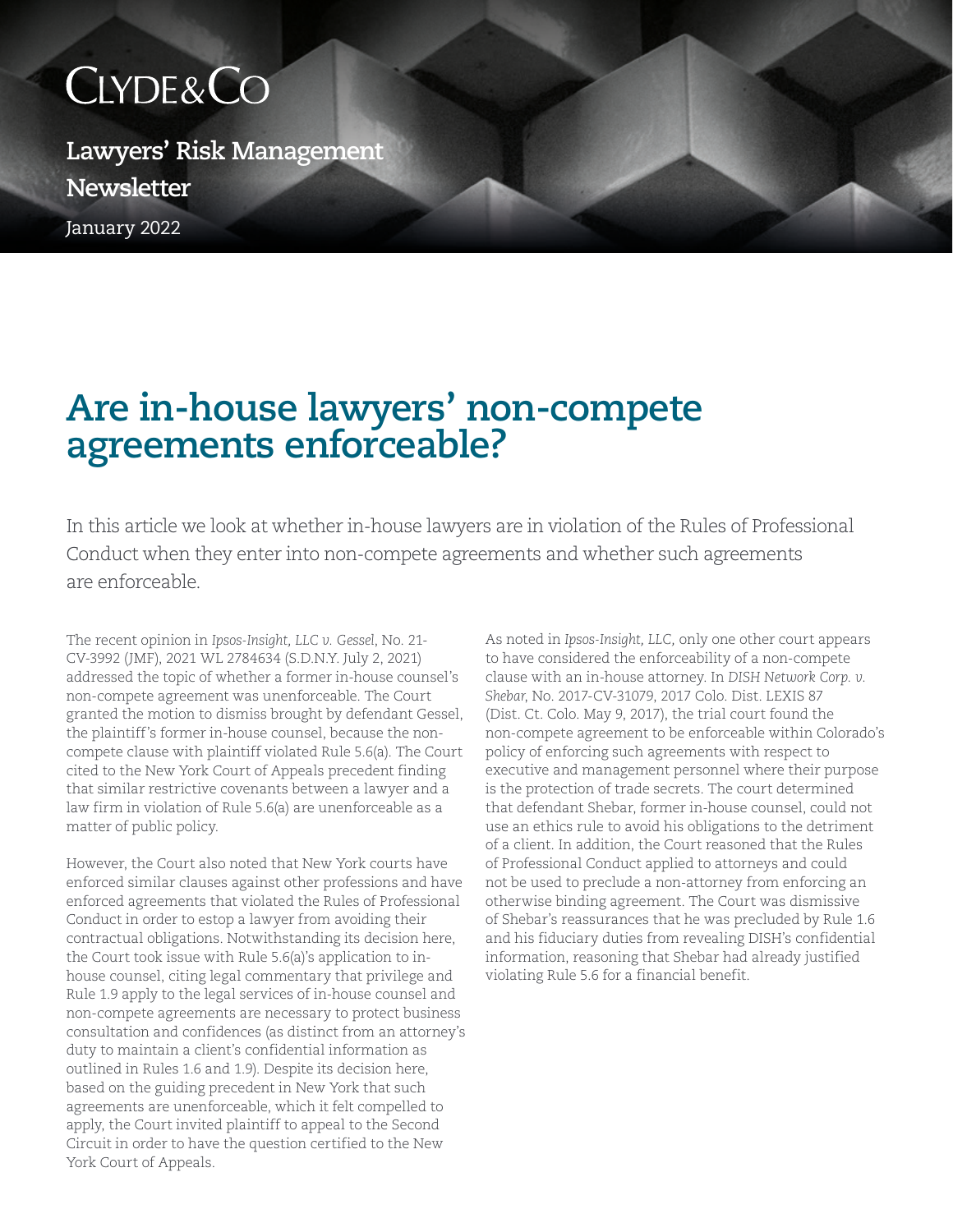Relevant here, ABA Model Rule 5.6 states in part:

A lawyer shall not participate in offering or making:

(a) a partnership, shareholders, operating, employment, or other similar type of agreement that restricts the right of a lawyer to practice after termination of the relationship, except an agreement concerning benefits upon retirement; or Comment [1] to Rule 5.6 adds, in part, "An agreement restricting the right of lawyers to practice after leaving a firm not only limits their professional autonomy but also limits the freedom of clients to choose a lawyer."

The issue on the ethical permissibility of non-compete clauses for in-house counsel was previously addressed in ABA Informal Opinion 1301 (1975), which found, based on reasoning similar to that in *DISH*, that an in-house counsel's covenant not to compete was not in technical violation of the predecessor to Rule 5.6(a), which only forbids restrictive covenants between lawyers. However, the Opinion noted that the underlying ethical considerations are the same for restrictive covenants between an attorney and client, and such an agreement was "undesirable surplusage because from an ethical standpoint adequate protection of confidences already exists." *See also* SC Op. 2000-11 (2000) (non-compete would violate Rule 5.6, but noting that corporations may rely on trade secrets law and the provisions of Rules 1.6, 1.7, and 1.9 to preclude certain other subsequent employment).

In 1994, ABA Formal Opinion 94-381 (1994) addressed whether outside counsel may agree to represent a corporation on a specific matter, contingent on the attorney agreeing to never represent anyone against the corporation in the future. Citing Rule 1.9 and Opinion 1301, the Opinion explains that an attorney is already ethically prohibited from representing an adversary in substantially related matters but that further restricting subsequent representation would "run afoul" of Rule 5.6(a) and the strong public policy in favor of providing the public with free choice of counsel.

On the other side, since the ABA opinions, other state and local bar associations have opined that in-house lawyers entering a non-compete clause would be in violation of Rule 5.6 . *See* NJ Op. 708 (2006); Phila. Op. 1996-5 (1996); VA Op. 1615 (1995). In the middle ground, some states have concluded that an attorney may enter a noncompete that has a savings clause stating the provision will be interpreted to comply with any applicable Rules of Professional Conduct, with some opinions taking the additional measure of having the clause expressly cite Rules 5.6, 1.6, and 1.9. *See* e.g. OH Op. 2020-01 (2020); WA Op. 2100 (2005); CT Op. 02-05 (2002). Other opinions have found that drafting a restrictive covenant to in-house counsel's non-legal services is still in violation of Rule 5.6, unless such services are clearly distinguishable from legal services. *See* Phila. Op. 2003-9 (2003) ("[T]he duties described as 'non-legal' by the Inquirer are not distinct from legal duties, and indeed, that a lawyer is not permitted to allow a nonlawyer to impose on him a definition of what constitutes legal services."). But other opinions conclude that a severance clause will not remedy any violation of Rule 5.6. *See* NV Op. \_\_\_ (Unpublished Draft for Public Comment), [https://www.nvbar.org/wp-content/uploads/NV-Ethics-](https://www.nvbar.org/wp-content/uploads/NV-Ethics-Opinion-re-In-House-Employment_Stock-Agreement-pu)[Opinion-re-In-House-Employment\\_Stock-Agreement](https://www.nvbar.org/wp-content/uploads/NV-Ethics-Opinion-re-In-House-Employment_Stock-Agreement-pu)[public-comment-draft.pdf](https://www.nvbar.org/wp-content/uploads/NV-Ethics-Opinion-re-In-House-Employment_Stock-Agreement-pu) ("It makes no difference that the restrictive covenants provision at issue concludes by saying that a court may modify or sever any portion of the clause the court deems unenforceable. This generic severance clause does not eliminate the ethical violation because it: (1) requires court action; and (2) does not specifically address Rule 5.6.").

Accordingly, the only guiding rule as to the enforceability of non-compete agreements is that this is still an evolving issue that depends on the law and ethics opinions of the jurisdiction in which enforcement is sought. However, the ethics opinions generally make clear that an in-house lawyer is still bound by Rules 1.6 and 1.9 to preserve the former employer's confidentiality and not act adversely towards it, and a drafter would be wise to ensure any non-compete clause contains a savings clause.